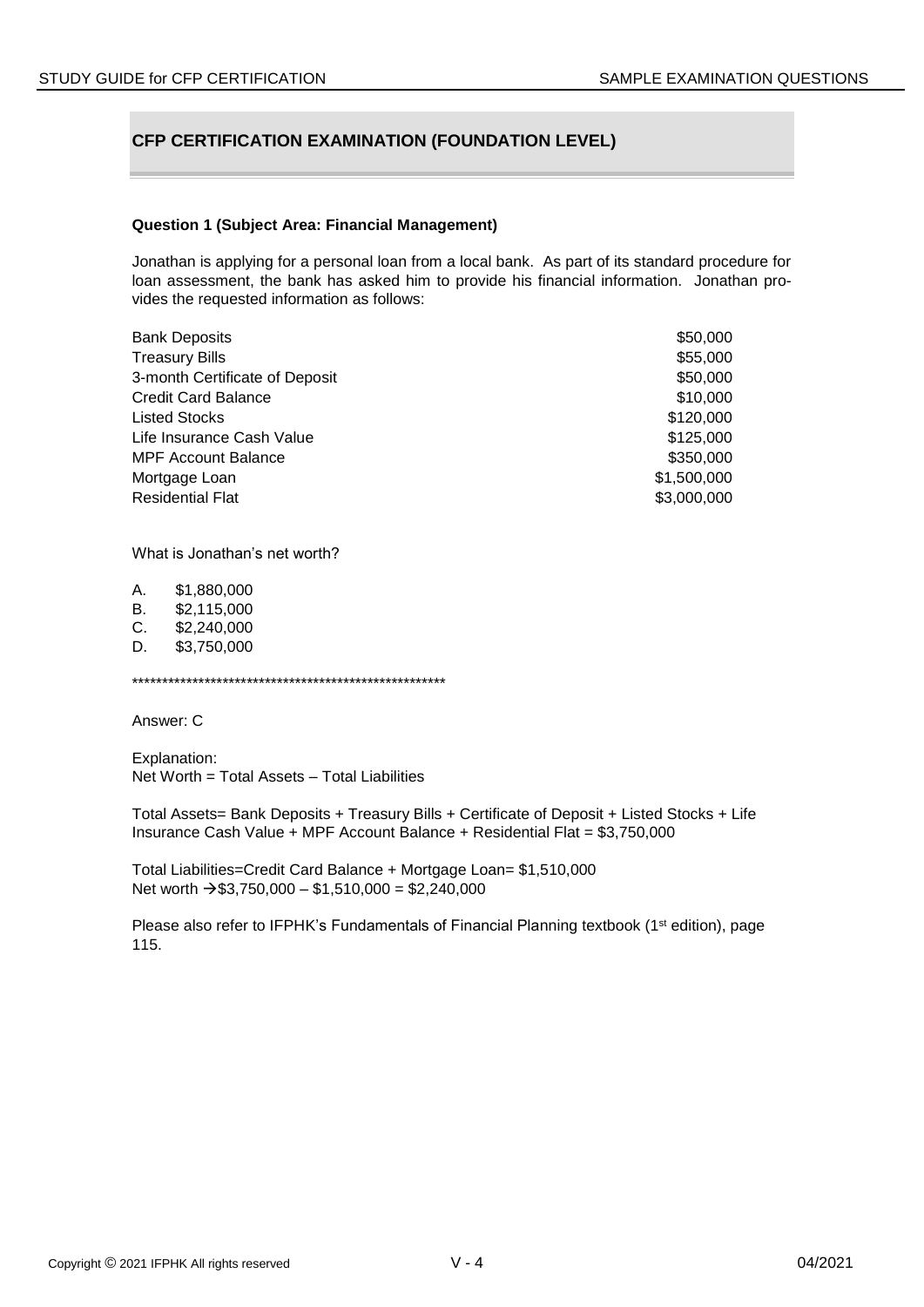# **Question 2 (Subject Area: Financial Management)**

Mr. and Mrs. Yung, both aged 48 and each with a life expectancy of 90, have a current annual household income of \$600,000. They would like to retire in 12 years' time on 70% of their current income adjusted for inflation. They also wish to leave an estate of \$3 million to their only daughter, Tina, upon their deaths. The inflation rate is expected to be 3% p.a. In order to achieve the Yungs' objectives, how much capital should they accumulate at age 60 if the expected rate of return is 8% p.a.?

- A. \$7.04 million
- B. \$7.29 million
- C. \$9.36 million
- D. \$10.08 million

\*\*\*\*\*\*\*\*\*\*\*\*\*\*\*\*\*\*\*\*\*\*\*\*\*\*\*\*\*\*\*\*\*\*\*\*\*\*\*\*\*\*\*\*\*\*\*\*\*\*\*\*

Answer: D

Explanation: Calculation of PV of a future stream of income: N=30, I={(1.08/1.03)-1}=4.854369% PMT=(-600,000 x 70%)\*1.03^12 =-598,819.57,  $FV = -3m$ PV=10.08m

Please also refer to IFPHK's Fundamentals of Financial Planning textbook (1<sup>st</sup> edition), pages 59-62.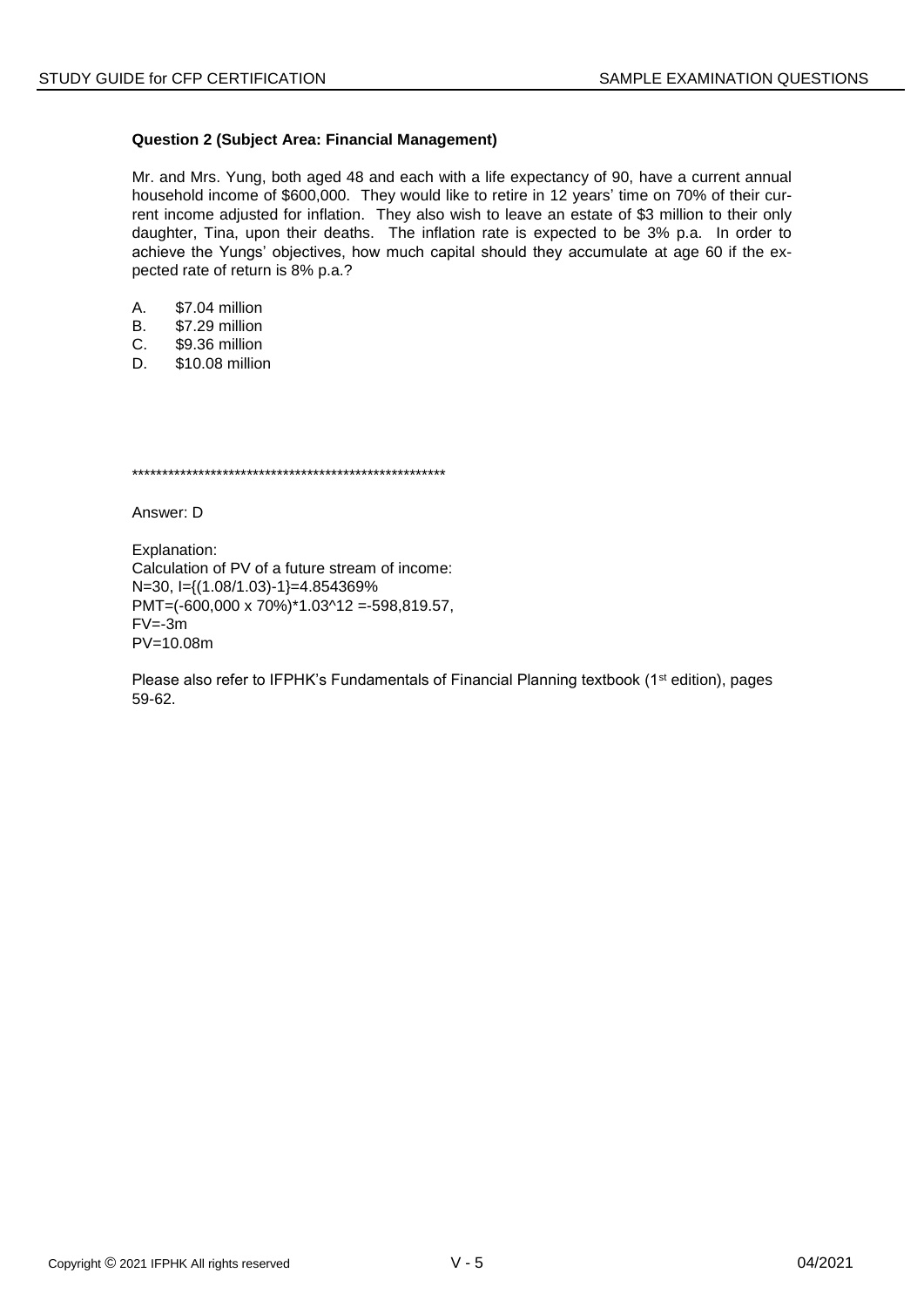# **Question 3 (Subject Area: Financial Management)**

Ronald has taken out a car loan of \$280,000 to be repaid over 3 years. Interest rate is at 3.5% for the first year, 4.5% for the second year, and 5.5% for the third year. Calculate Ronald's monthly payment in the first, second and third year respectively.

- A. \$8,205; \$7,924; \$7,421
- B. \$8,205; \$8,289; \$8,334
- C. \$8,205; \$12,221; \$24,034
- D. \$8,329; \$8,329; \$8,329

\*\*\*\*\*\*\*\*\*\*\*\*\*\*\*\*\*\*\*\*\*\*\*\*\*\*\*\*\*\*\*\*\*\*\*\*\*\*\*\*\*\*\*\*\*\*\*\*\*\*\*\*

Answer: B

Explanation: N=36, I=3.5%/12=0.291667%, FV=0, PV=280,000 1 st year PMT=-8,205 Balance of the loan = -8,205\*PVIFA(I=3.5%/12,N=24)=189,909

N=24, I=4.5%/12=0.375%, FV=0, PV=189,909 2 nd year PMT=-8,289 Balance of the loan = -8,289\*PVIFA(I=4.5%/12,N=12)=97,087

N=12, I=5.5%/12=0.458333%, FV=0, PV=97,087 3 rd year PMT=-8,334

Please also refer to IFPHK's Fundamentals of Financial Planning textbook (1<sup>st</sup> edition), pages 44-48.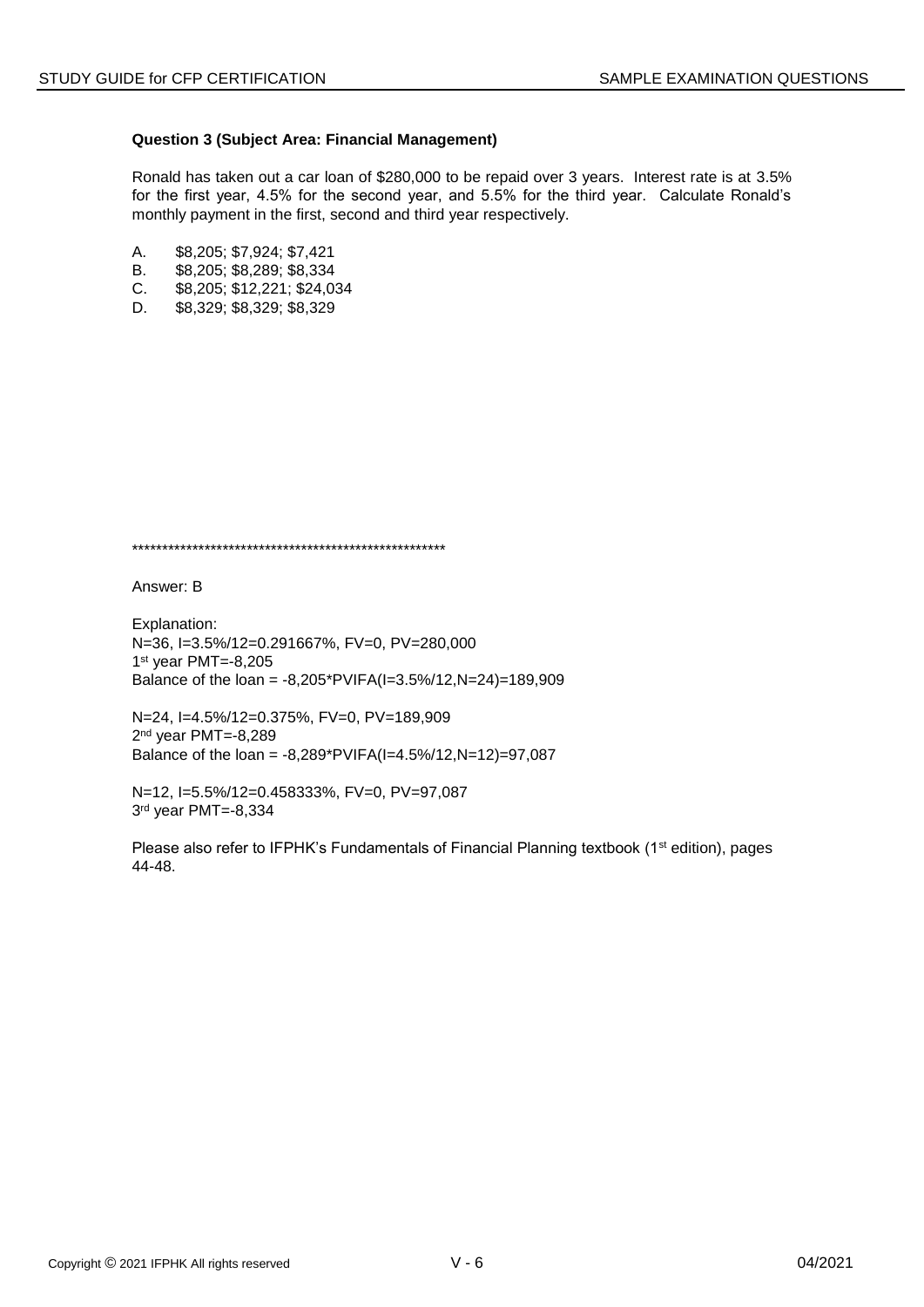# **Question 4 (Subject Area: Financial Management)**

Which of the following types of business ownership imply that the nature of the liability of the owner(s) with respect to the business is a personal one?

- I. Limited liability company.
- II. Partnership.
- III. Sole proprietorship.
- A. III only
- B. **I & II only**
- C. II & III only
- D. I, II & III

\*\*\*\*\*\*\*\*\*\*\*\*\*\*\*\*\*\*\*\*\*\*\*\*\*\*\*\*\*\*\*\*\*\*\*\*\*\*\*\*\*\*\*\*\*\*\*\*\*\*\*\*

Answer: C

Explanation:

II & III are correct. The liability of the owners or shareholders of a limited liability company is limited to the amount of their shareholding in the company. The partners of a partnership and sole proprietors are personally liable for all claims and liabilities with respect to their business. Please also refer to IFPHK's Fundamentals of Financial Planning textbook (1st edition), page 299 and AFP Supplementary Notes (2011 edition) #004, 005 and 006.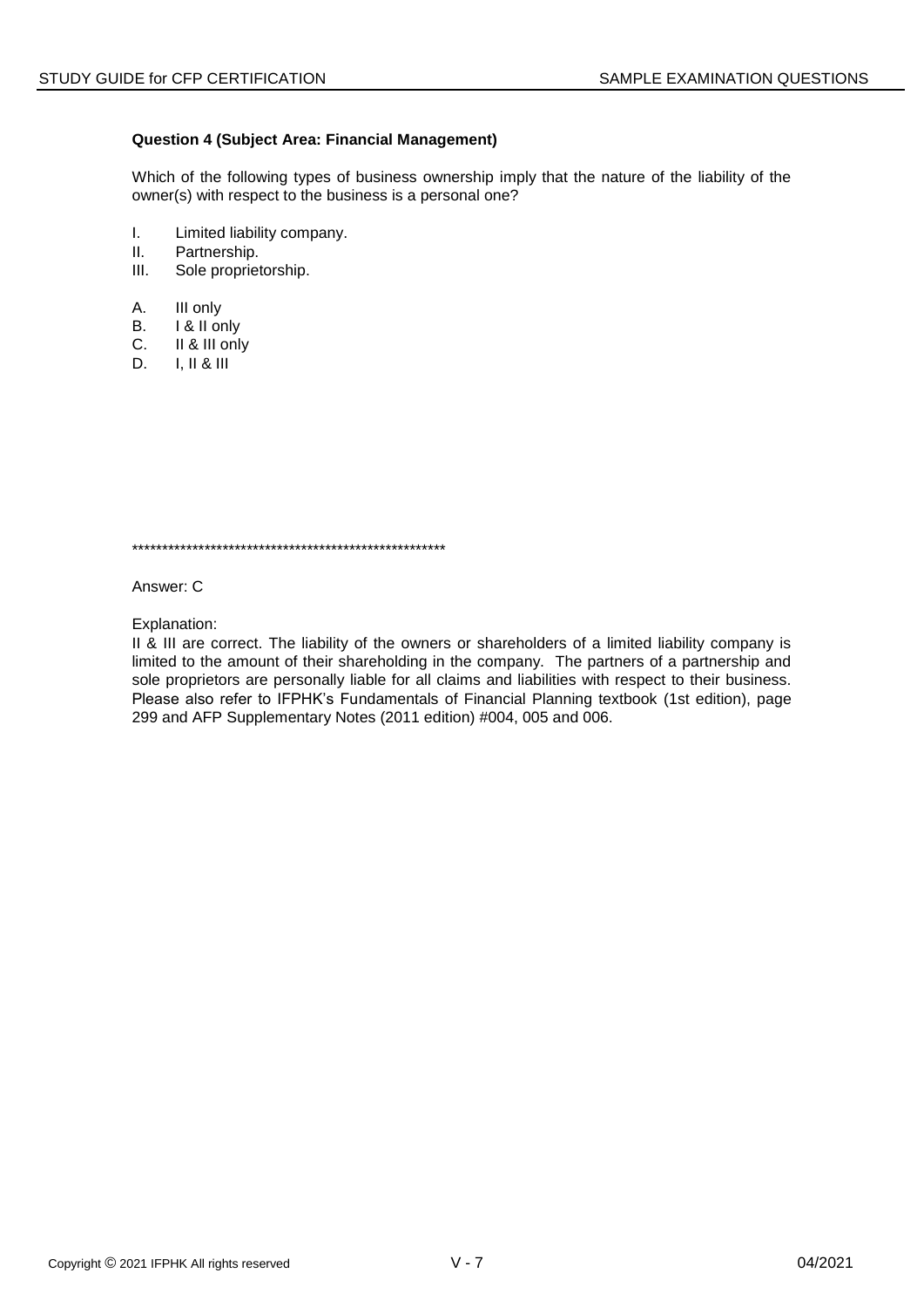# **Question 5 (Subject Area: Financial Management)**

Ruby is 60 years old and expects to live until at least age 80. She is considering a proposal of an annuity from an insurance company. For a premium of \$250,000, the annuity will pay her \$2,500 per month for the rest of her life until she passes away. Assume Ruby invests her savings in US Treasury Bills (US T-Bills) earning a rate of return of 3% p.a. Which of the following statements about the proposed annuity and the US T-Bills are CORRECT?

- I. The rate of return on the annuity is higher than the rate of return on US T-Bills.
- II. The rate of return on the annuity is the same as the rate of return on US T-Bills.
- III. The rate of return on the annuity is lower than the rate of return on US T-Bills.
- IV. The present value of benefit payments to be made from the annuity are worth more than its premium.
- V. The present value of benefit payments to be made from the annuity are worth less than its premium.
- A. I & IV only
- B. II & IV only
- C. II & V only
- D. **III & V** only

\*\*\*\*\*\*\*\*\*\*\*\*\*\*\*\*\*\*\*\*\*\*\*\*\*\*\*\*\*\*\*\*\*\*\*\*\*\*\*\*\*\*\*\*\*\*\*\*\*\*\*\*

Answer: A

Explanation:

I & IV are correct. PV=250,000; PMT=2,500; N=12\*20 Compute I=0.877009%  $\rightarrow$  annual rate = 10.524% Also NPV=200,777.29 >0 using 3% discount rate (monthly rate: 0.25%)

Please also refer to IFPHK's Fundamentals of Financial Planning Textbook (1st edition), page 53-54.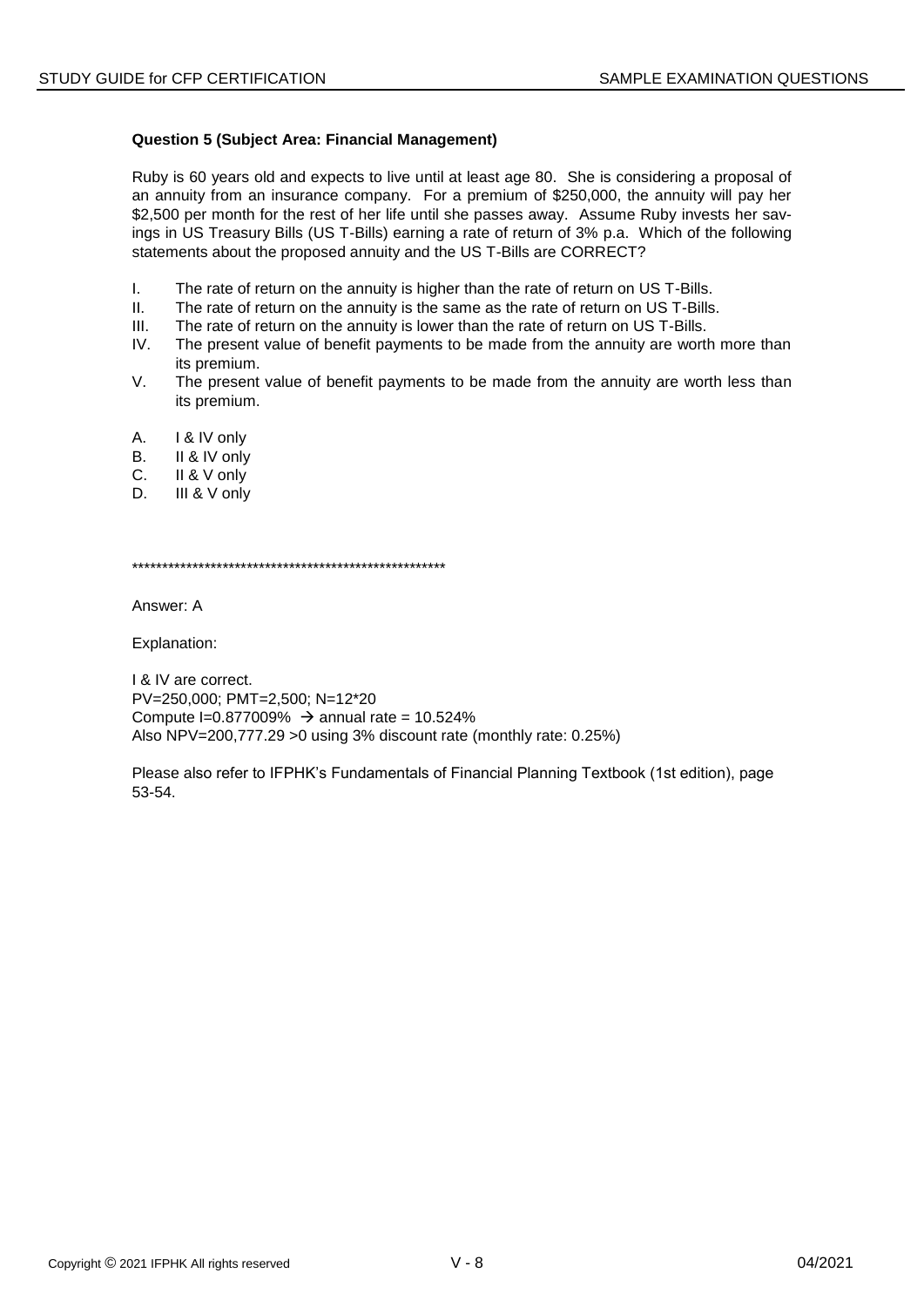# **Question 6 (Subject Area: Financial Management)**

Mr. and Mrs. Chan are a young married couple. The following shows some of their financial figures:

|                                        | Mr. Chan  | Mrs. Chan |
|----------------------------------------|-----------|-----------|
| Annual income                          | \$336,000 | \$264,000 |
| Annual bonus                           | \$28,000  | N/A       |
| Annual household and personal expenses | \$270,000 | \$180,000 |
| Personal possession                    | \$80,000  | \$19,000  |
| Annual interest and dividend income    | \$15,000  | \$9,000   |
| Stockholding                           | \$100,000 | N/A       |
| Savings                                | \$220,000 | \$300,000 |
| Credit card and/or personal loan       | \$80,000  | \$11,000  |

Based on the figures provided, calculate the debt ratio of the Chan couple.

A. 0.12

B. 0.14

C. 0.18<br>D. 0.21

0.21

\*\*\*\*\*\*\*\*\*\*\*\*\*\*\*\*\*\*\*\*\*\*\*\*\*\*\*\*\*\*\*\*\*\*\*\*\*\*\*\*\*\*\*\*\*\*\*\*\*\*\*\*

Answer: B

Explanation:

Net worth=Total assets-total liabilities  $\rightarrow$  \$719,000-\$91,000=\$628,000 Debt ratio = liabilities/net worth  $\rightarrow$  \$91,000/\$628,000=0.1449

Please also refer to IFPHK's Fundamentals of Financial Planning textbook (1st edition), page 103.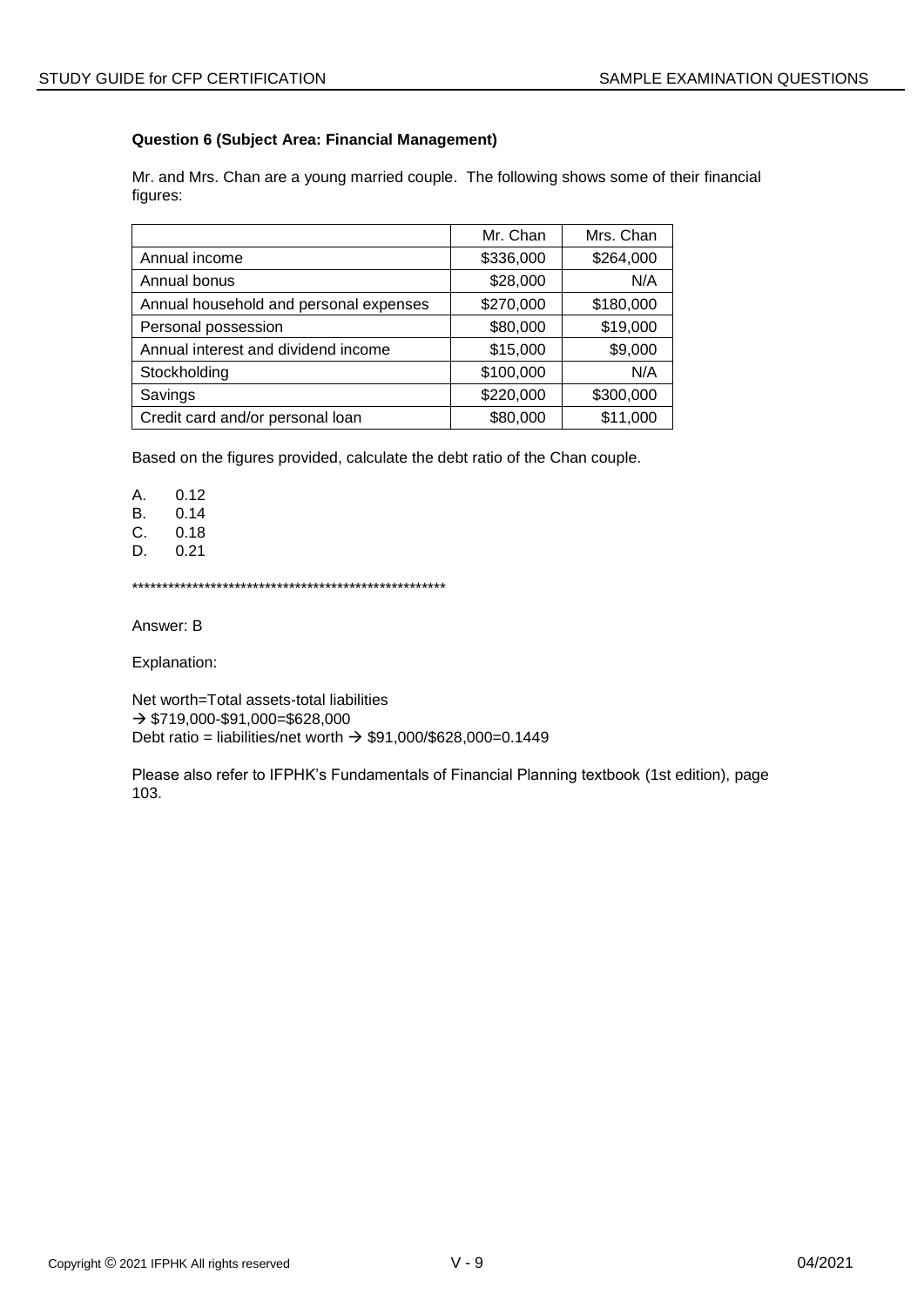# **Question 7 (Subject Area: Financial Planning Principles)**

A financial planner has extracted the following information about a client from his file:

- Existing investment portfolio: aggressive
- Findings of risk-profiling questionnaire: conservative

In light of the above, what is the BEST approach that the client's financial planner should take?

- А. Adopt the client's existing investment portfolio.
- Ask the client to do the risk-profiling questionnaire again. **B.**
- $C_{1}$ Discuss with the client the possible need for adjusting his asset allocation.
- D. Follow the findings of the risk-profiling questionnaire.

Answer: C

Explanation:

The best approach is to take into account the mismatch between the client's investment portfolio and the findings of risk-profiling. Please also refer to IFPHK's Fundamentals of Financial Planning textbook (1st edition), page 325.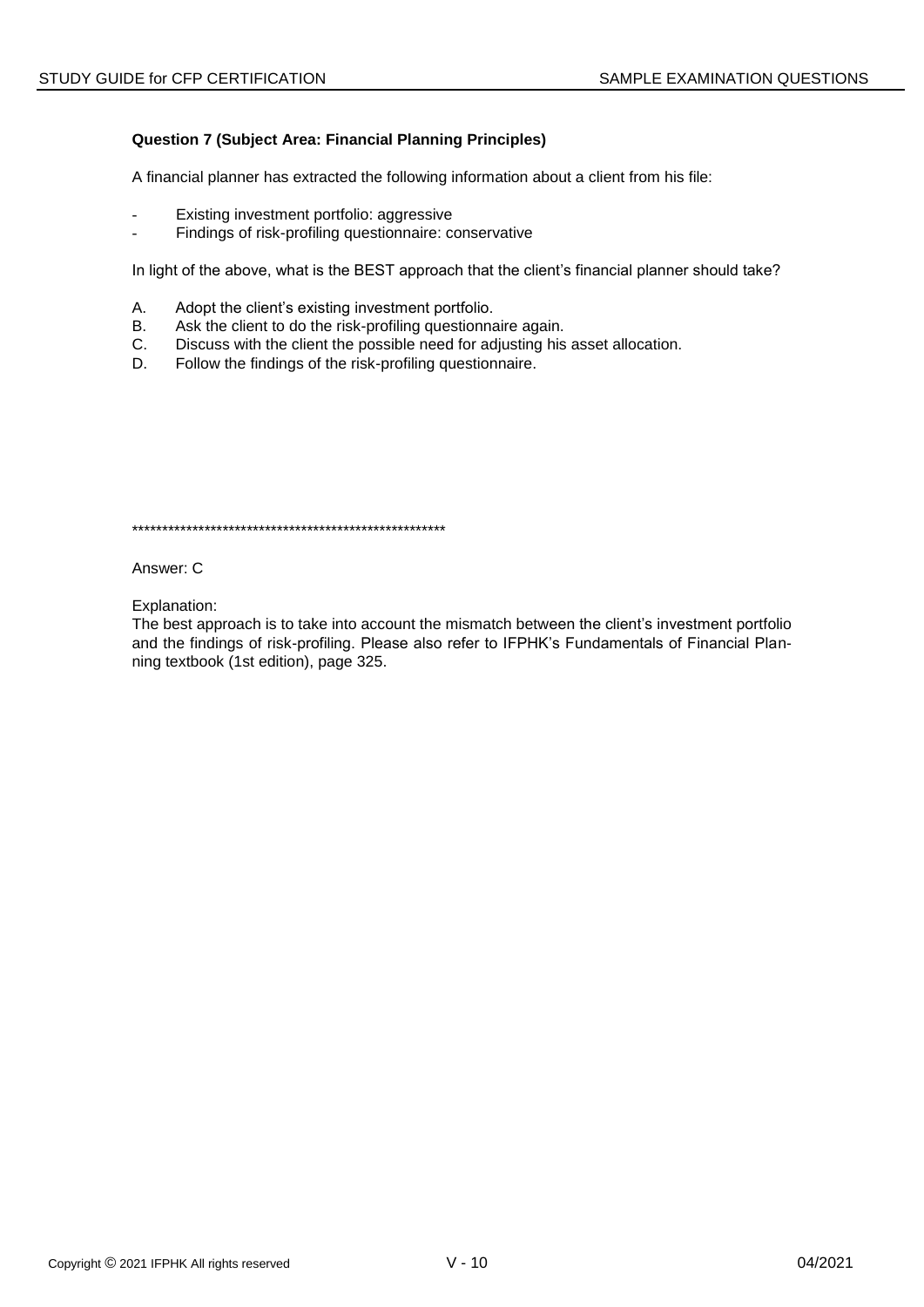# **Question 8 (Subject Area: Financial Planning Principles)**

Robert is a 35-year old single male who has just lost his job as a salesperson due to the recent economic downturn. Which of the following are appropriate actions that Robert's financial planner should recommend him to take in the event of a prolonged period of reduced income?

- $\mathbf{L}$ Keep up his monthly savings plans.
- $II.$ Reduce his discretionary spending.
- Reduce his financial responsibilities.  $III.$
- А. I & II only
- **B.** I & III only
- $C_{1}$ II & III only
- $I, II & II$ D.

Answer: C

Explanation:

II & III are correct. Due to Robert's job nature and the economic situation, it is likely that Robert will suffer a period of reduced income which will last for a while. As such, he should reduce discretionary spending and financial responsibilities. Please also refer to IFPHK's Fundamentals of Financial Planning textbook (1st edition), chapter 4.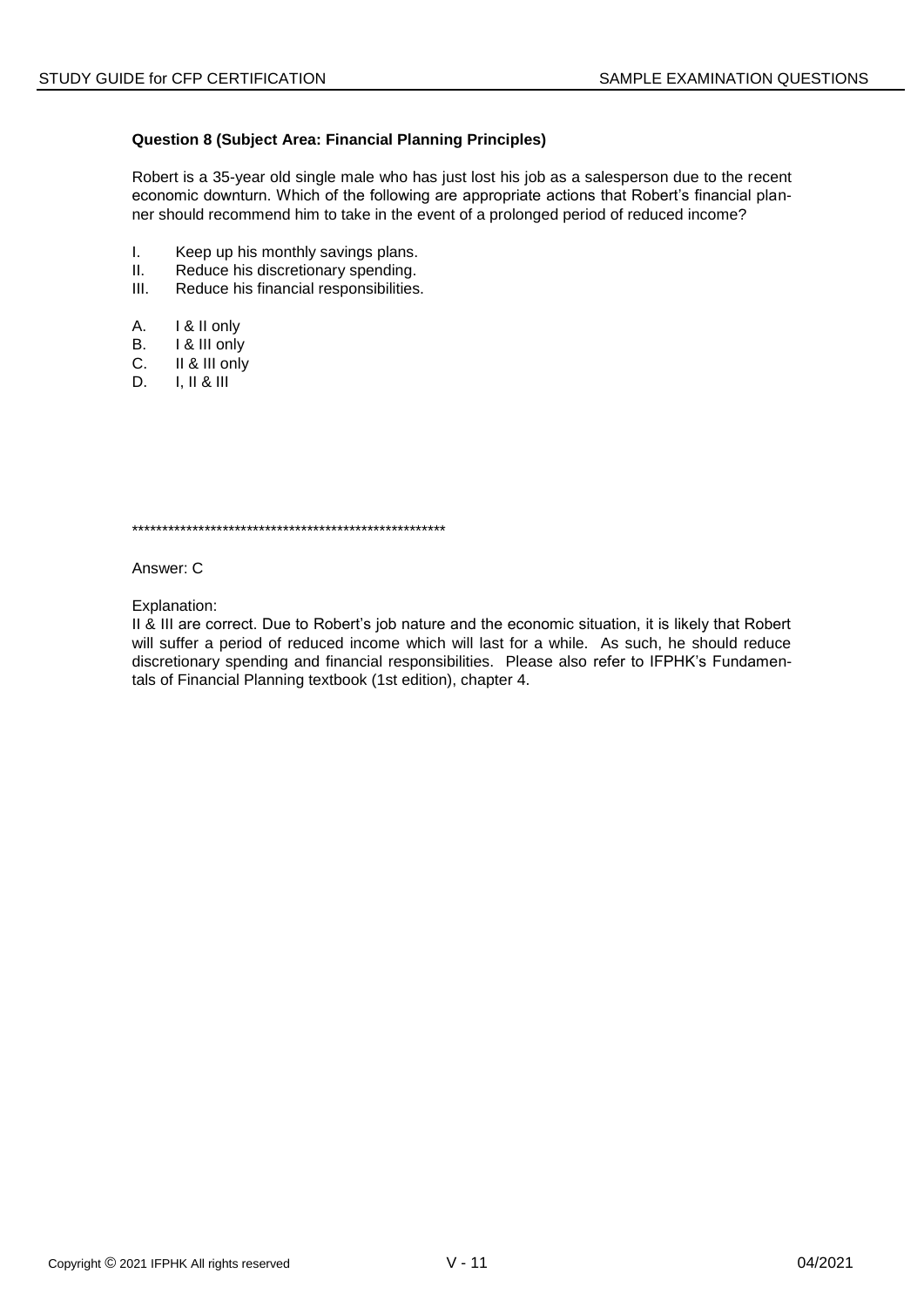# **Question 9 (Subject Area: Financial Planning Principles)**

Generally speaking, a financial planner is expected to ensure that the client's:

- I. goals are prioritized in the order of importance.<br>II. investment goals are clearly stated.
- investment goals are clearly stated.
- III. risk tolerance level is maintained.
- A. I only
- B. I & II only
- C. I & III only
- D. II & III only

\*\*\*\*\*\*\*\*\*\*\*\*\*\*\*\*\*\*\*\*\*\*\*\*\*\*\*\*\*\*\*\*\*\*\*\*\*\*\*\*\*\*\*\*\*\*\*\*\*\*\*\*

Answer: B

Explanation:

I & II are correct. Goals should be concrete and achievable and should be prioritized in the order of importance. Client's risk tolerance may change due to changes to his/her circumstances. Please also refer to IFPHK's Fundamentals of Financial Planning textbook (1st edition), pages 368-371.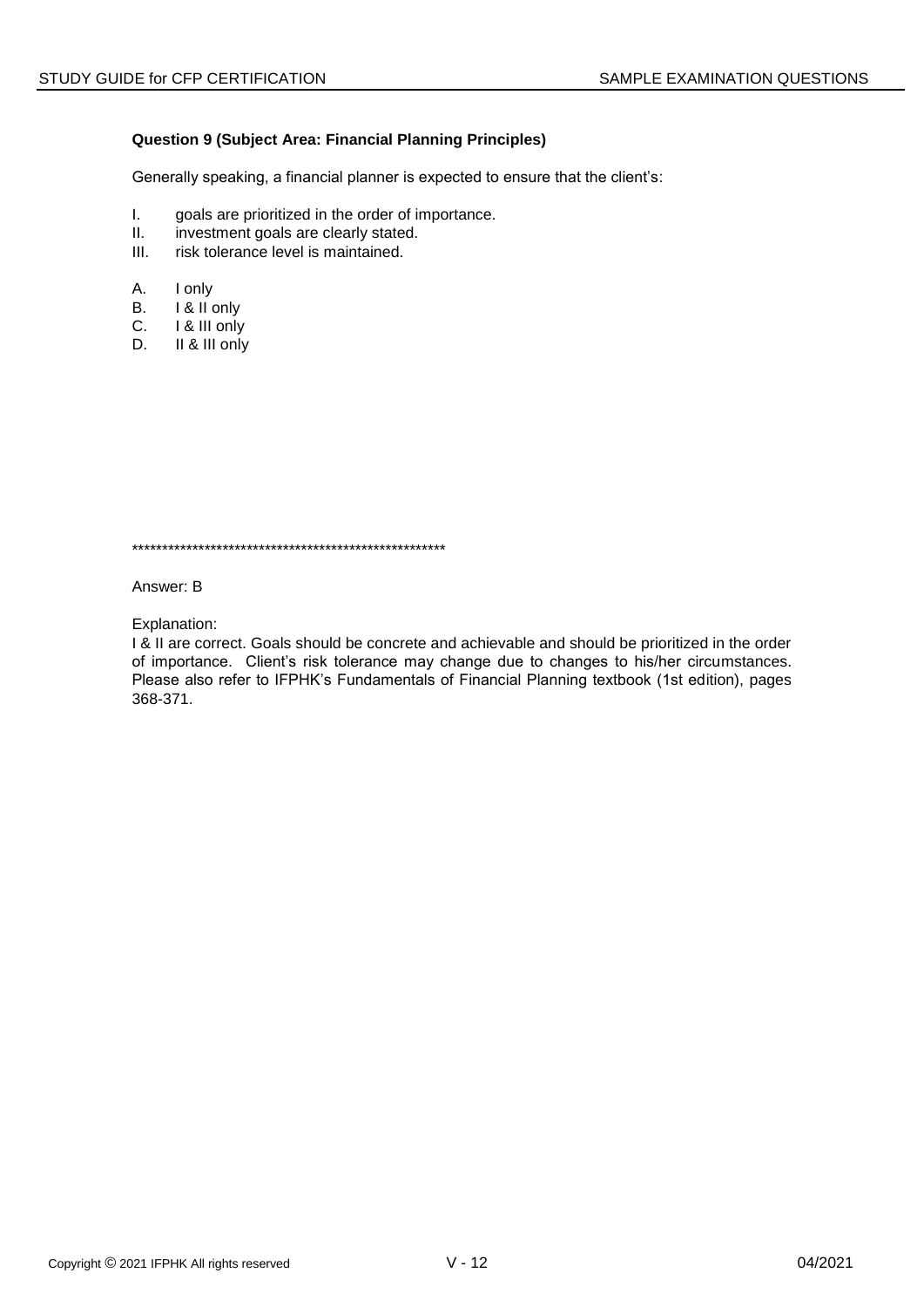# **Question 10 (Subject Area: Financial Planning Principles)**

Amy and Ben are a married couple aged 30 and 32 respectively, they are concerned about their heavy debt load as below:

| Ι.   | Mortgage (interest at 4.5% p.a.)                 | \$2,000,000 |
|------|--------------------------------------------------|-------------|
| H.   | Unsecured credit line (interest at 6.5% p.a.)    | \$15,000    |
| III. | Amy's student loan (interest at 10% p.a.)        | \$40,000    |
| IV.  | Amy's credit card balance (interest at 18% p.a.) | \$10,000    |

Their goal is to pay off their mortgage loan as quickly as possible. List, from the FIRST to the LAST, the order in which their debt should be paid off that will be the MOST cost-effective for them.

A. I, III, II, IV B. I, IV, III, II C. IV, I, II, III D. IV, III, II, I

\*\*\*\*\*\*\*\*\*\*\*\*\*\*\*\*\*\*\*\*\*\*\*\*\*\*\*\*\*\*\*\*\*\*\*\*\*\*\*\*\*\*\*\*\*\*\*\*\*\*\*\*

Answer: D

Explanation:

Although their goal is to pay off their mortgage, they need to pay down the debt with the highest cost of borrowing. The cost of borrowing from descending order would be: credit card (18%); student loan (10%), credit line (6.5%) and mortgage (4.5%). Please also refer to IFPHK's Fundamentals of Financial Planning Textbook (1st edition), page 95.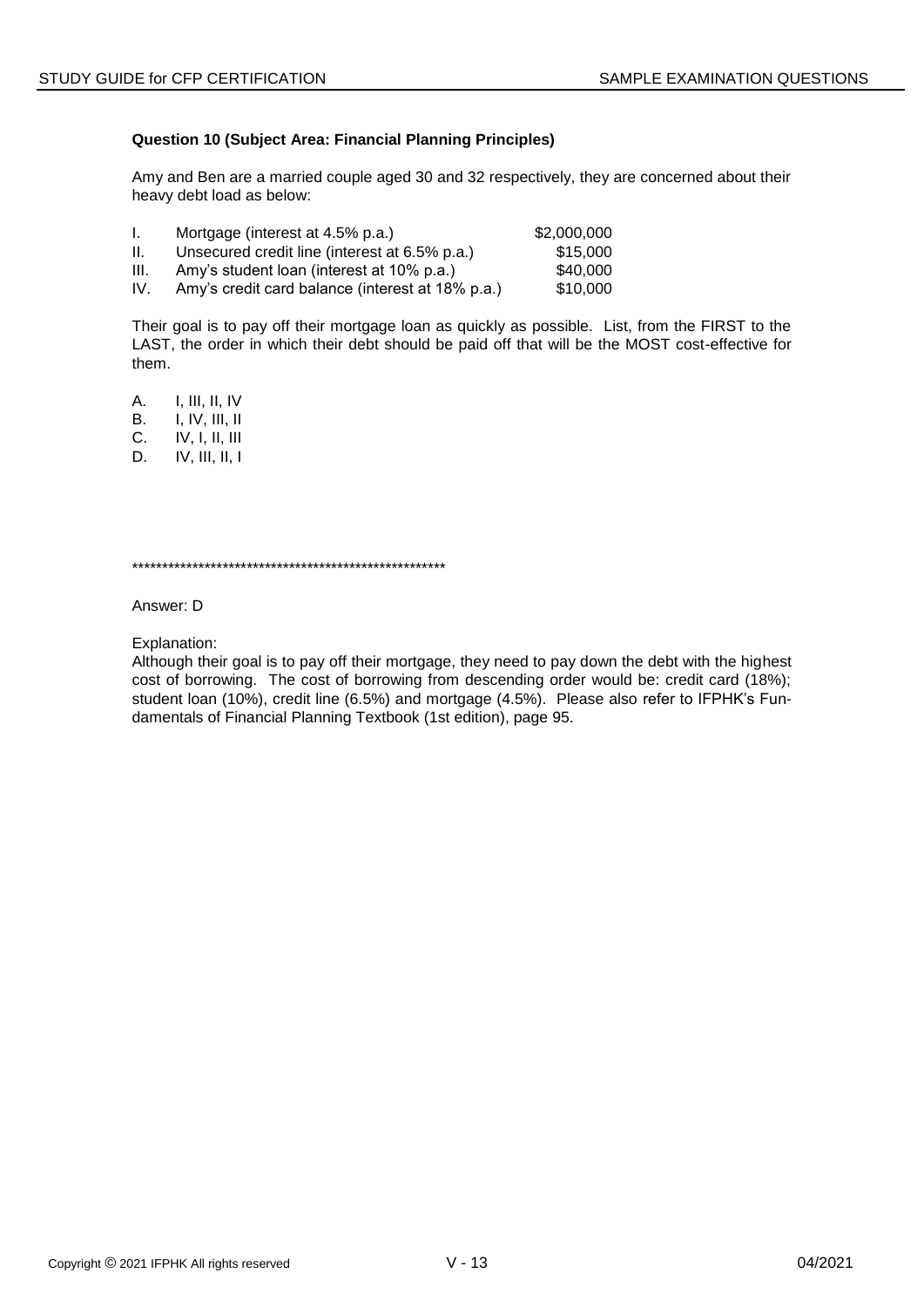# **Question 11 (Subject Area: Retirement Planning)**

A financial planner is writing an article on financial activities for readers over 60 years of age who have a personal profile typical for that age group. To cater for the common needs of this age group, the planner should emphasize which of the following topics in the article?

- I. Estate planning.
- II. Long-term healthcare coverage.
- III. Real estate investments.
- IV. Retirement planning.
- A. I & II only
- B. III & IV only
- C. I, II & IV only
- D. II, III & IV only

\*\*\*\*\*\*\*\*\*\*\*\*\*\*\*\*\*\*\*\*\*\*\*\*\*\*\*\*\*\*\*\*\*\*\*\*\*\*\*\*\*\*\*\*\*\*\*\*\*\*\*

Answer: C

Explanation:

I, II & IV are correct. Estate planning, long-term healthcare coverage and retirement planning are topics relevant to this age group. Real estate investments will involve liquidity issues and high costs, and may not necessarily be suitable, therefore it should not be emphasized. Please also refer to IFPHK's Fundamentals of Financial Planning textbook (1st edition), page 328.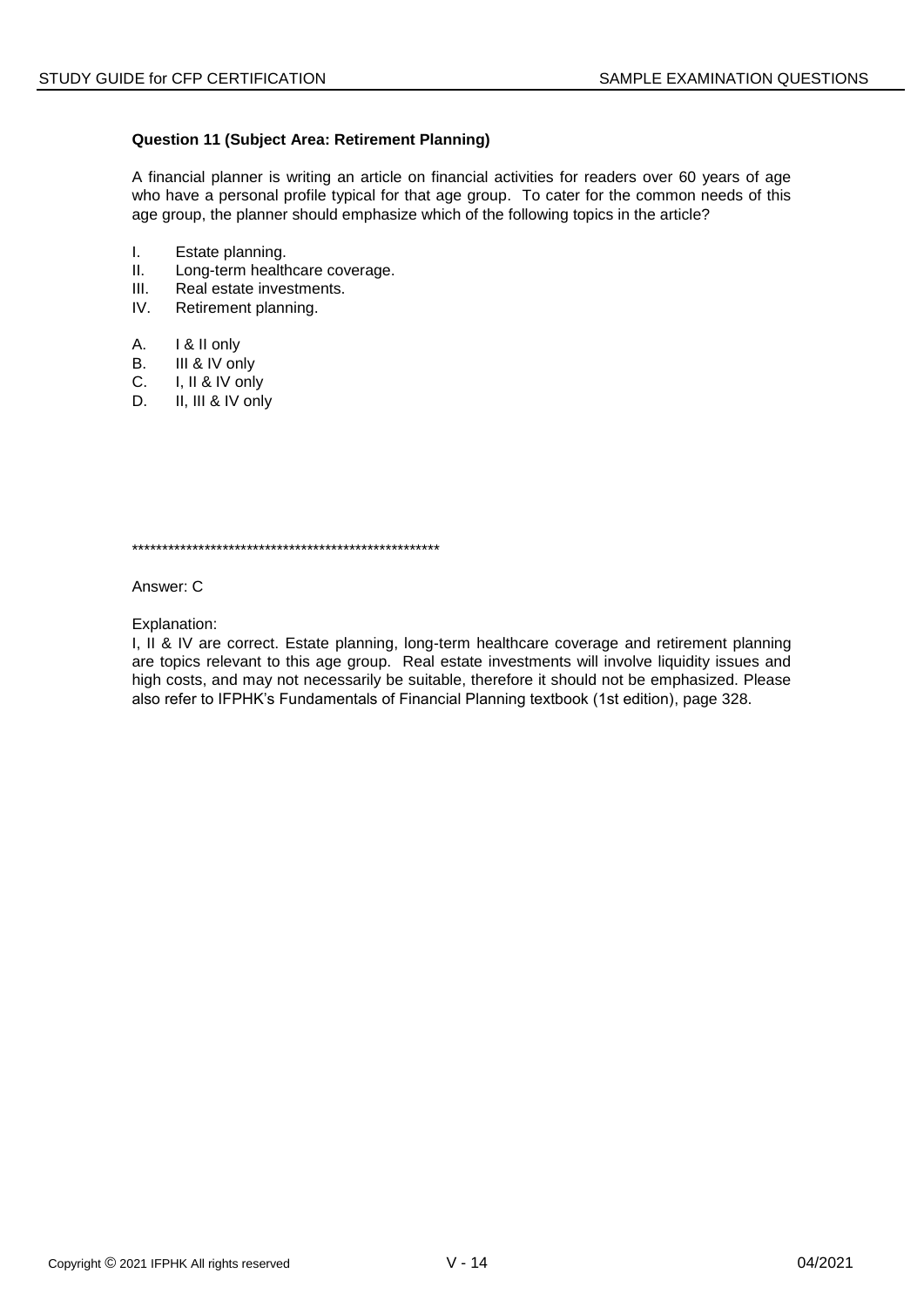# **Question 12 (Subject Area: Retirement Planning)**

Freshly Restaurant (Freshly) has employed Rose as a full-time waitress for 6 months. Rose receives a fixed monthly salary, and at the end of each month, she also receives her share of tips collected by Freshly. She also collects tips directly from customers. When computing contributions to the Mandatory Provident Fund Scheme, which of the following items should be included in Rose's "relevant income"?

- $\mathbf{L}$ Monthly salary paid by Freshly.
- $II.$ Rose's share of tips collected by Freshly.
- $III.$ Tips that Rose collected directly from customers.
- А. I only
- I & II only В.
- II & III only C.
- D.  $I. II & III$

Answer: B

Explanation:

I & II are correct. Tips retained by employees themselves are not regarded as "relevant income" for the purpose of computing contributions to the Mandatory Provident Fund Scheme. Please also refer to Insurance Intermediaries Quality Assurance Examination Scheme: MPF Schemes Examination Study Notes (8th edition), Appendix IV.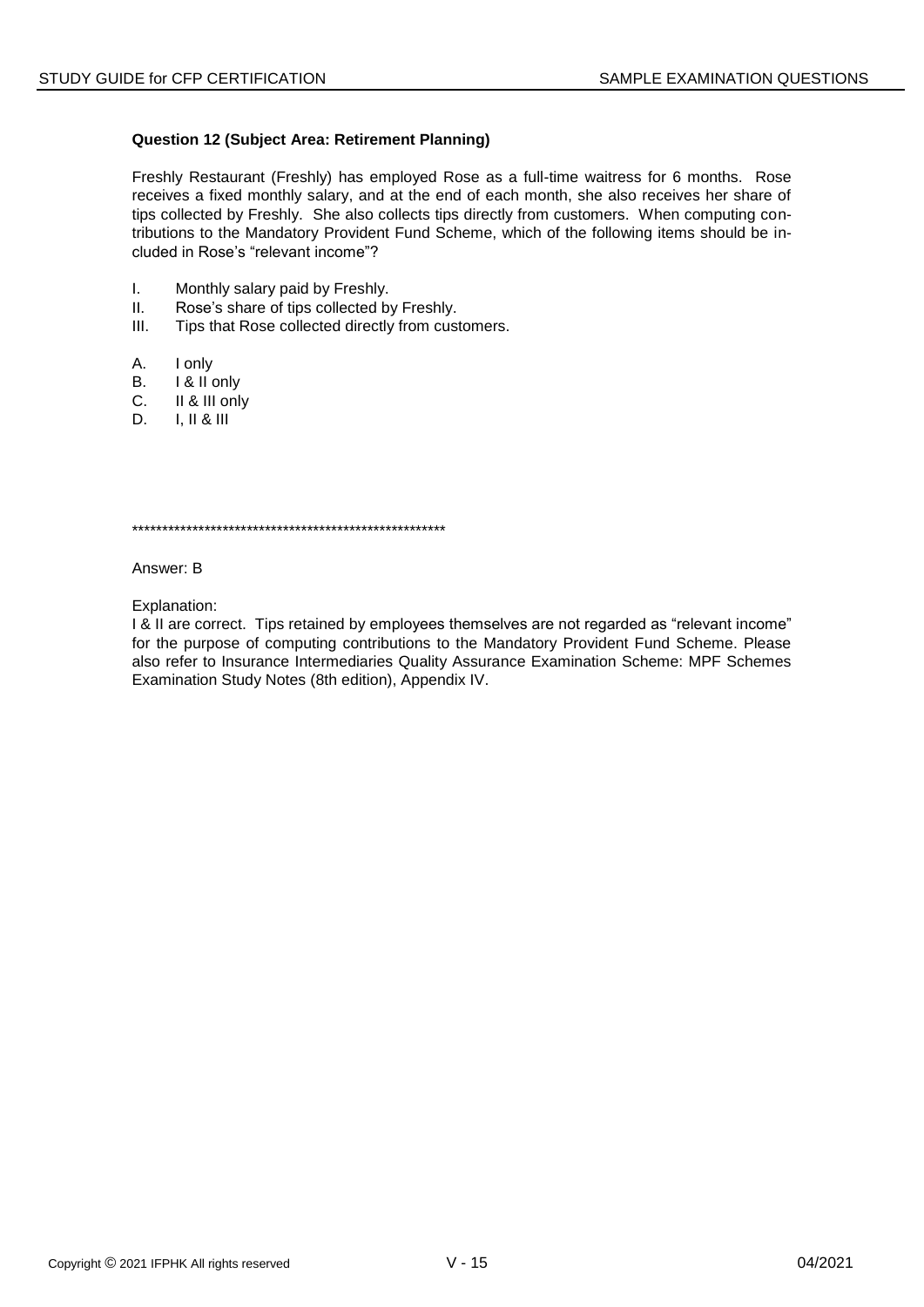# **Question 13 (Subject Area: Retirement Planning)**

Richard is an Australian citizen who came to Hong Kong under an employment visa in June 2010. He was contracted to work in the Hong Kong subsidiary of an Australian-based company for a period of 12 months. Which ONE of the following statements regarding Richard's obligation to enroll in the Mandatory Provident Fund (MPF) Scheme is CORRECT?

- A. Richard is automatically exempted from joining the MPF Scheme on the basis that he is an expatriate with an employment visa.
- **B.** Richard is required to enroll in an MPF Scheme after he has remained in Hong Kong for 60 days.
- C. Richard is not required to enroll in any MPF Scheme during the 12 months he was in Hong Kong.
- D. Richard is not required to enroll in any MPF Scheme until he has obtained a valid Hong Kong Identity Card.

Answer: C

Explanation:

Foreign employees entering Hong Kong with an employment visa for a period not exceeding 13 months are exempted persons under the MPF Scheme. Please also refer to Insurance Intermediaries Quality Assurance Examination Scheme: MPF Schemes Examination Study Notes (8th edition), Section 3.5 & Appendix III.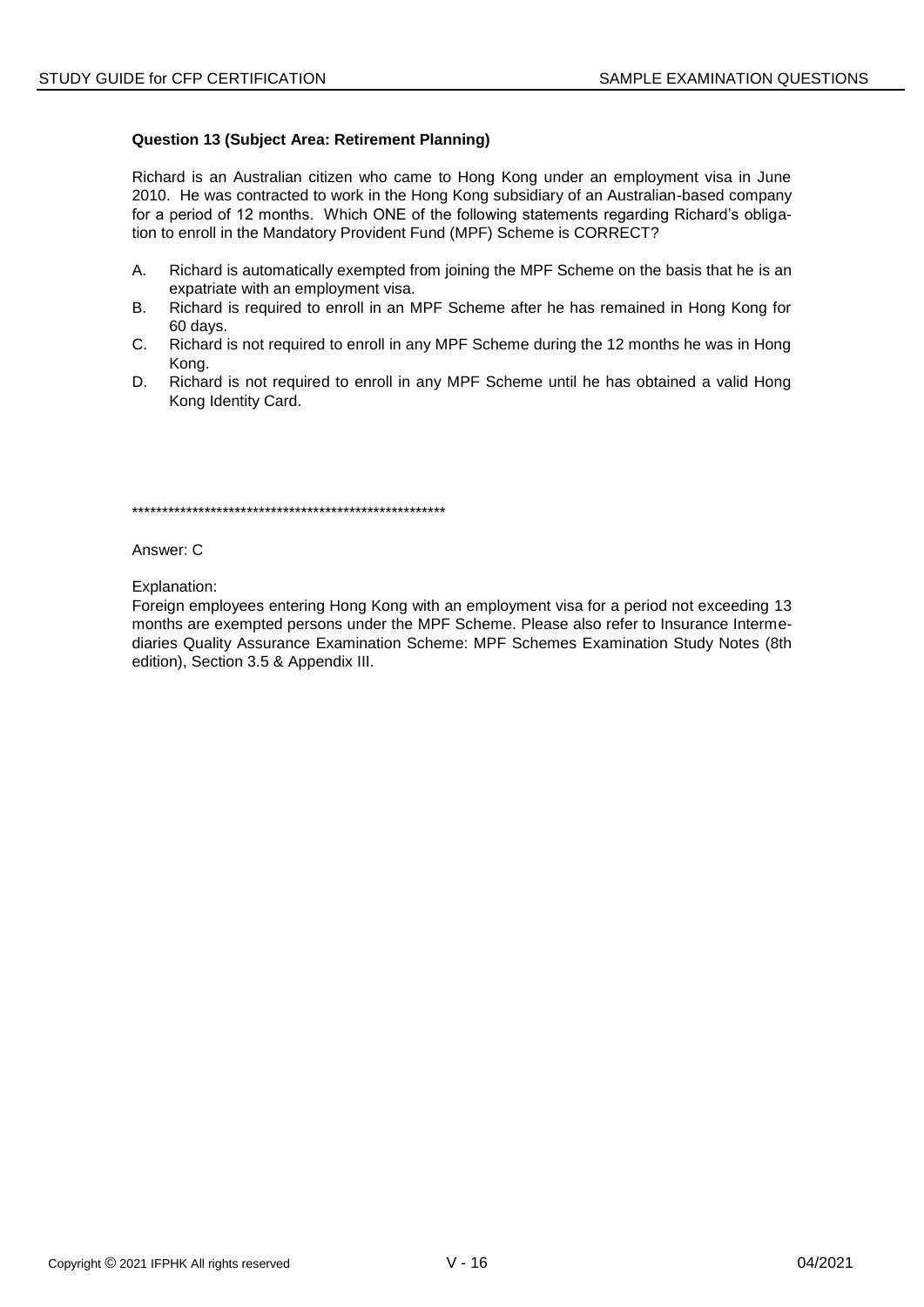# Question 14 (Subject Area: Introduction to Investments)

Which of the following statements CORRECTLY describe "H-shares"?

- They are traded either in Hong Kong dollars or in Renminbi.  $\mathbf{L}$
- $II.$ They are issued by Mainland Chinese entities.
- $III.$ They are listed on the Stock Exchange of Hong Kong.
- IV. They are referred to as "red chips".
- A. I & II only
- II & III only В.
- $C.$ I, III & IV only
- D.  $I, II, III & IV$

Answer: B

Explanation:

II & III are correct. H-shares are issued by Mainland Chinese companies and listed on the Stock Exchange of Hong Kong, and are traded in Hong Kong dollars. Please also refer to IFPHK's Essentials of Investments textbook (1st edition), page 804.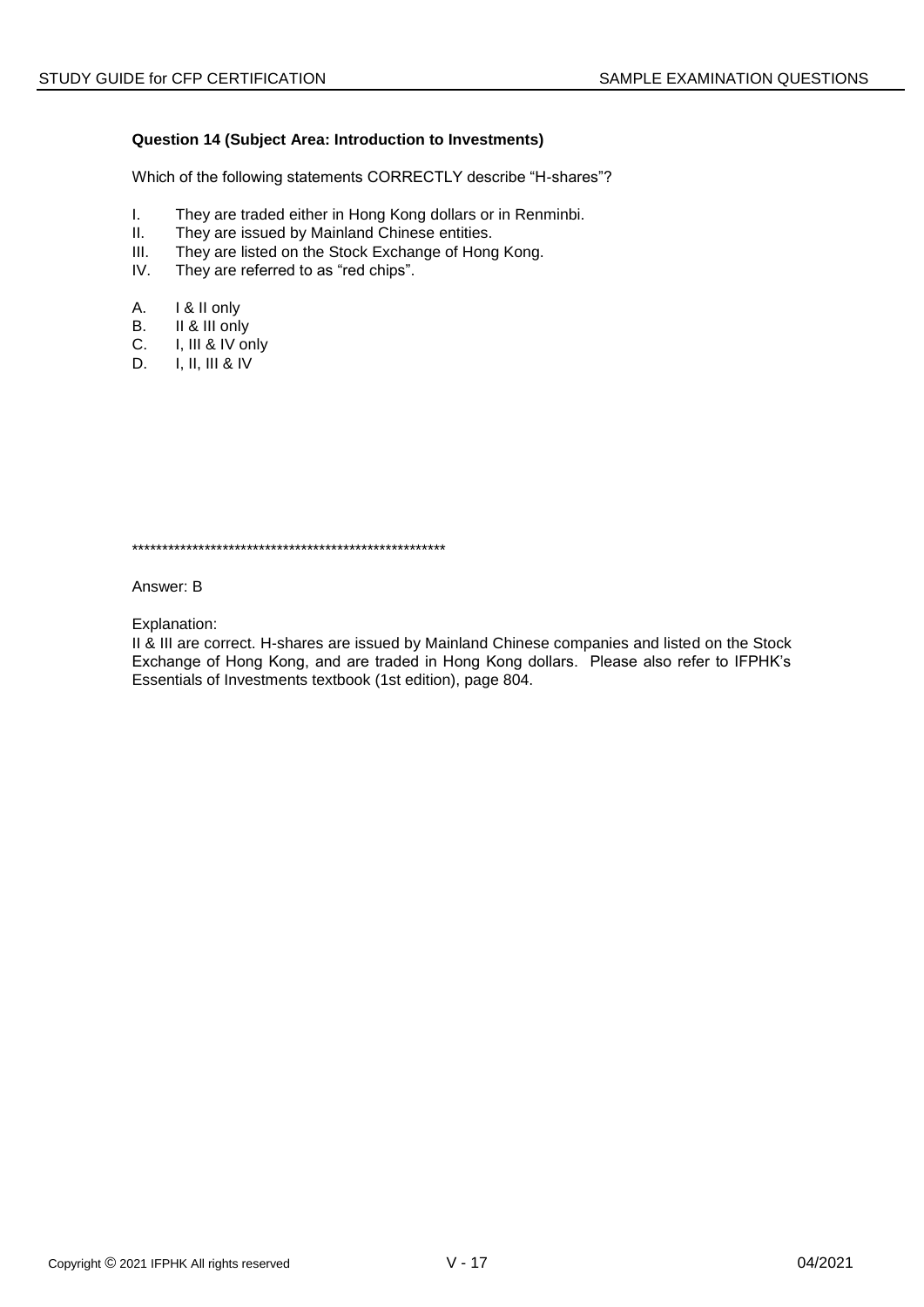# **Question 15 (Subject Area: Introduction to Investments)**

A monetary policy involves the control of:

- I. interest rates.<br>II. government sp
- II. government spending.<br>III. the supply of money.
- the supply of money.
- IV. tax rates.
- A. I & III only
- B. II & IV only
- C. I, II & IV only<br>D. I, III & IV only
- I, III & IV only

\*\*\*\*\*\*\*\*\*\*\*\*\*\*\*\*\*\*\*\*\*\*\*\*\*\*\*\*\*\*\*\*\*\*\*\*\*\*\*\*\*\*\*\*\*\*\*\*\*\*\*\*

Answer: A

Explanation:

I & III are correct. A monetary policy relates to money supply and interest rates. Please also refer to IFPHK's Fundamentals of Financial Planning textbook (1st edition), page 5.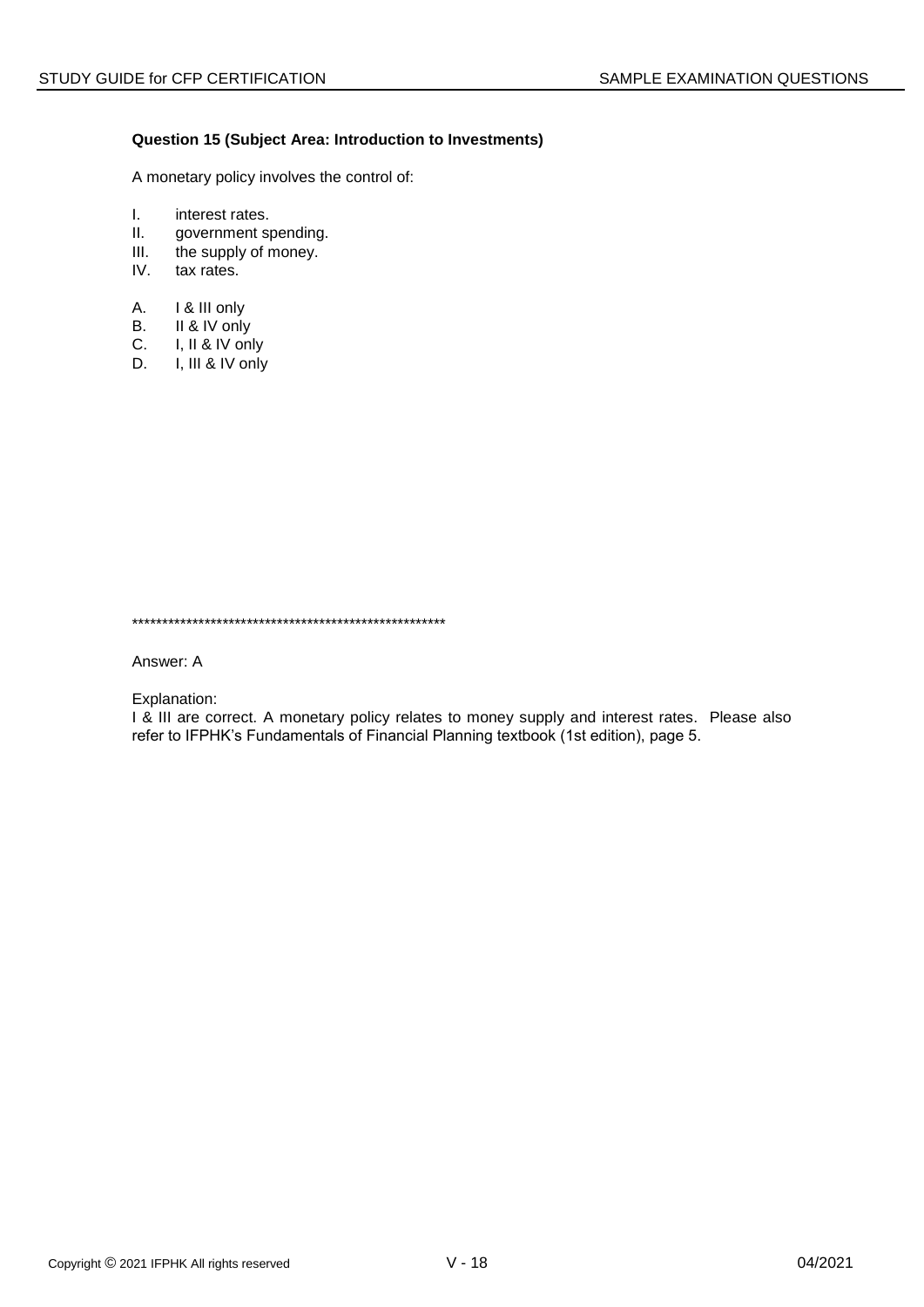# **Question 16 (Subject Area: Introduction to Investments)**

Economic indicators suggest that there will be a rise in interest rates in the coming six months. Which ONE of the following investment portfolios would be LEAST exposed to such a rise in interest rates?

- A. One-third in cash, one-third in short-term bonds and one-third in shares.
- B. One-third in long-term bonds, one-third in property and one-third in shares.
- C. One-third in cash, one-third in long-term bonds and one-third in shares.
- D. One-third in short-term bonds, one-third in property and one-third in shares.

\*\*\*\*\*\*\*\*\*\*\*\*\*\*\*\*\*\*\*\*\*\*\*\*\*\*\*\*\*\*\*\*\*\*\*\*\*\*\*\*\*\*\*\*\*\*\*\*\*\*\*\*

Answer: A

Explanation:

Property and long-term bonds are expected to be adversely affected when there is a rise in interest rate(s). Please also refer to IFPHK's Essentials of Investments textbook (1st edition), pages 340-342.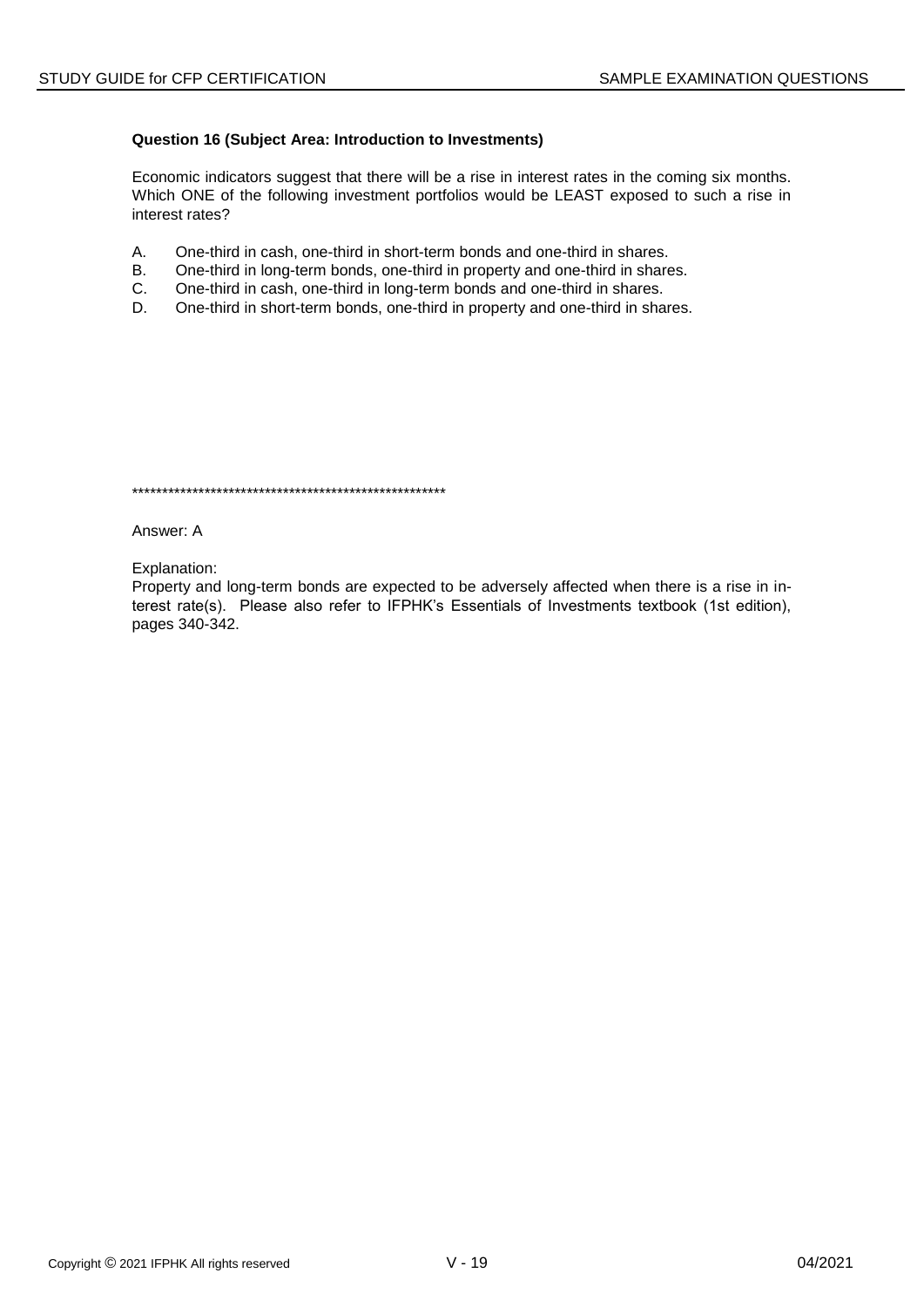# Question 17 (Subject Area: Introduction to Investments)

Which of the following are typical features of a forward contract?

- $\mathbf{L}$ The price of the goods is determined at the time of making the contract.
- $II.$ The payment for the goods is made at the time of making the contract.
- $III.$ The goods will be delivered upon maturity of the contract.
- A. I & II only
- **B.** I & III only
- $C_{1}$ II & III only
- D.  $I, II & II$

Answer: B

Explanation:

I & III are correct. The price of the goods is determined when the forward contract is made, the goods will be delivered and cash settlement is made upon maturity of the underlying contract. Please also refer to IFPHK's Essentials of Investments textbook (1st edition), pages 534-535.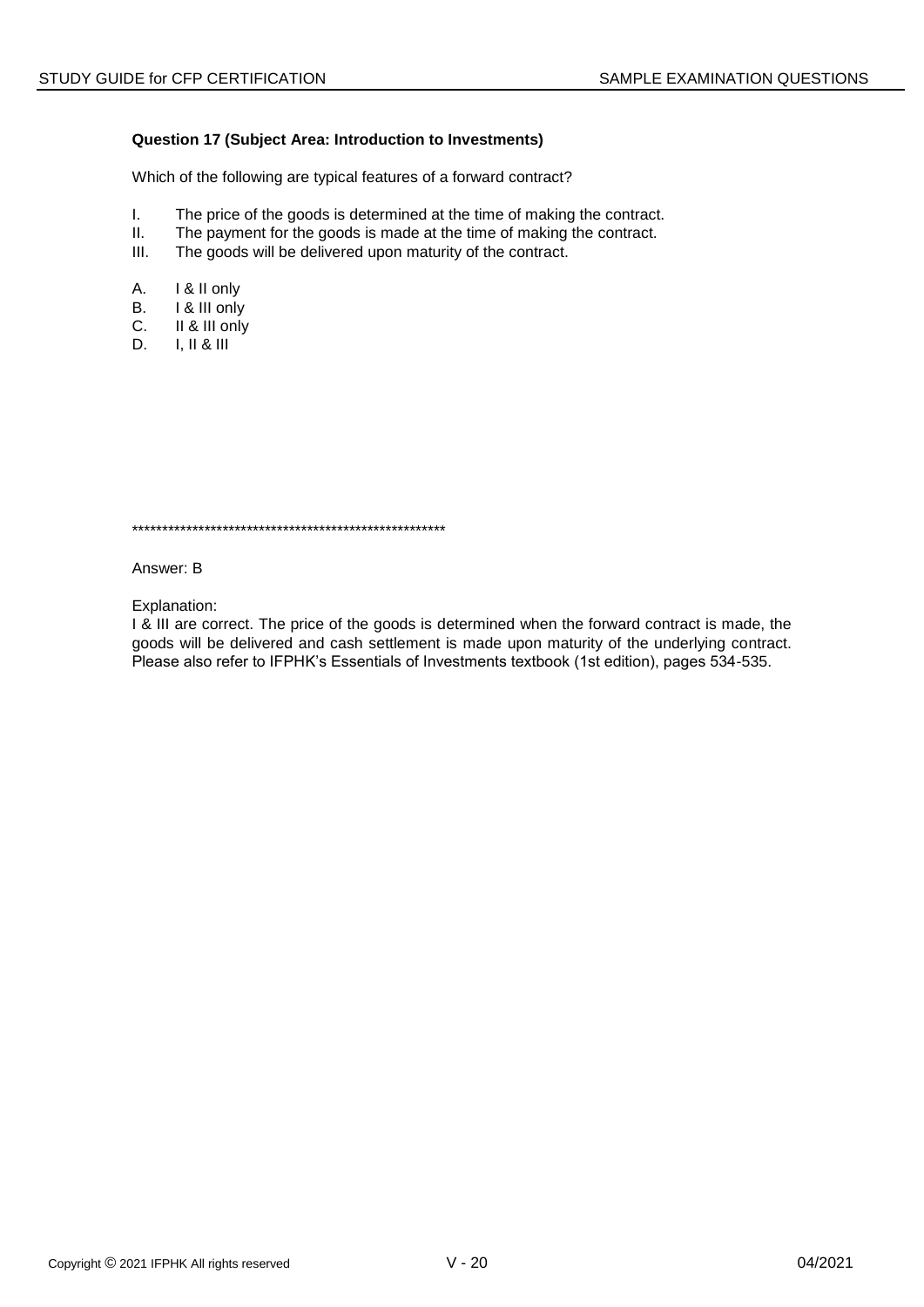# **Question 18 (Subject Area: Introduction to Investments)**

Which of the following statements CORRECTLY describe(s) a bearer bond?

- I. It usually does not have a maturity date.<br>II. It is considered to be owned by the holde
- It is considered to be owned by the holder of the bond.
- III. It has no coupon payment.
- A. II only
- B. I & II only
- C. I & III only
- D. I, II & III

\*\*\*\*\*\*\*\*\*\*\*\*\*\*\*\*\*\*\*\*\*\*\*\*\*\*\*\*\*\*\*\*\*\*\*\*\*\*\*\*\*\*\*\*\*\*\*\*\*\*\*\*

Answer: A

Explanation:

Only II is correct. The holder of a bearer bond is considered to be the owner. A bearer bond has a maturity date and it can have coupon that is numbered and dated. Please also refer to IFPHK's Essentials of Investments textbook (1st edition), page 299.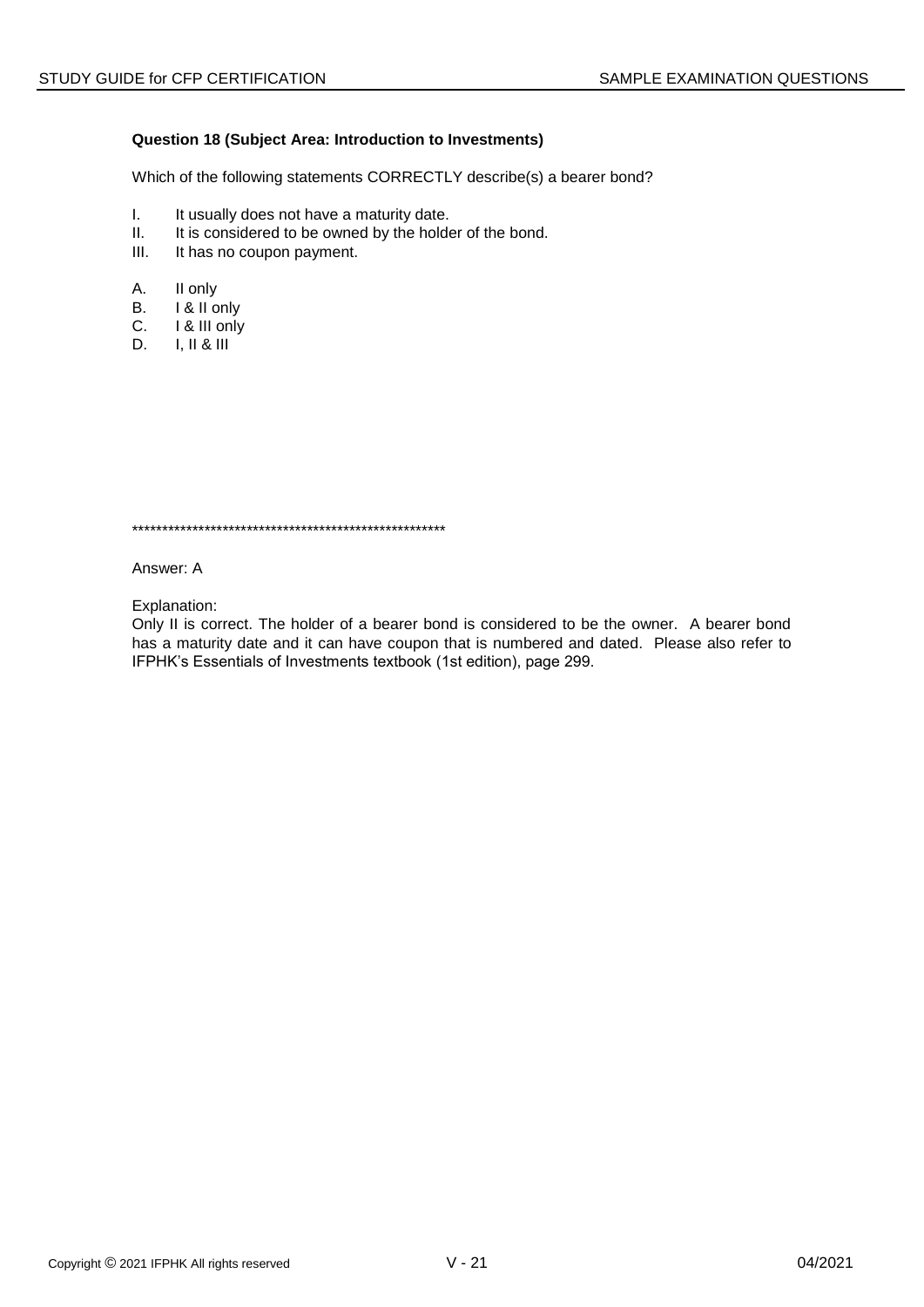# **Question 19 (Subject Area: Introduction to Investments)**

The following table lists out the transactions in an investor's securities account. What is the dollar-weighted average return of this account?

| Year          | Transactions                                                                    |
|---------------|---------------------------------------------------------------------------------|
| 0             | Bought 2 shares of \$60 each                                                    |
|               | Received a dividend of \$4 per share<br>Sold 1 share at \$66 each               |
| $\mathcal{P}$ | Received a dividend of \$4 per share<br>Sold the remaining 1 share at \$63 each |

A. 9.38%

B. 11.67%<br>C. 15.53%

C. 15.53%

D. 17.58%

\*\*\*\*\*\*\*\*\*\*\*\*\*\*\*\*\*\*\*\*\*\*\*\*\*\*\*\*\*\*\*\*\*\*\*\*\*\*\*\*\*\*\*\*\*\*\*\*\*\*\*\*

Answer: B

Explanation:  $120 = (66+8)/(1+r) + (63+4)/(1+r)^{2}$ Return  $(r) = 11.67%$ 

Please also refer to IFPHK's Essentials of Investments textbook (1st edition), page 134.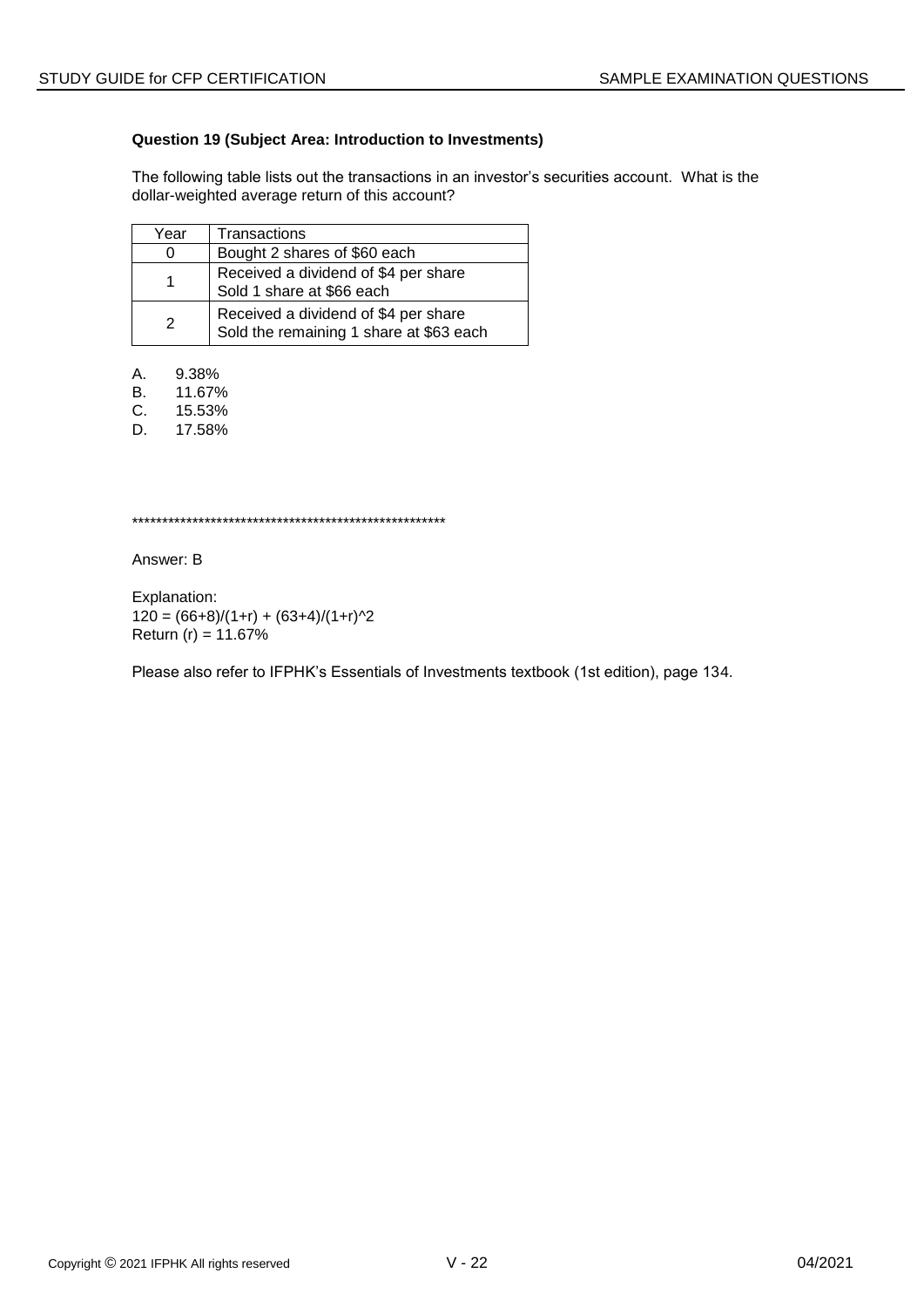# Question 20 (Subject Area: Fundamentals of Insurance)

Janis is the Human Resources Manager of Company X and she is looking for a group life insurance policy. The insurance agent informs her that Company X must ensure that a minimum number of employees will be covered under the group policy. The main purpose of this requirement is to:

- A. avoid adverse selection.
- **B.** ensure insurability.
- $C_{1}$ increase agency commission.
- D. reduce premium.

Answer: A

Explanation:

Adverse selection refers to the tendency of persons whose exposure to loss is higher than average to purchase insurance to a greater extent than those whose exposure is less than average. Adverse selection works in the direction of accumulating bad risk and causes the insurance plan to be unviable. Please also refer to IFPHK's Fundamentals of Risk and Insurance textbook (1st edition), page 48.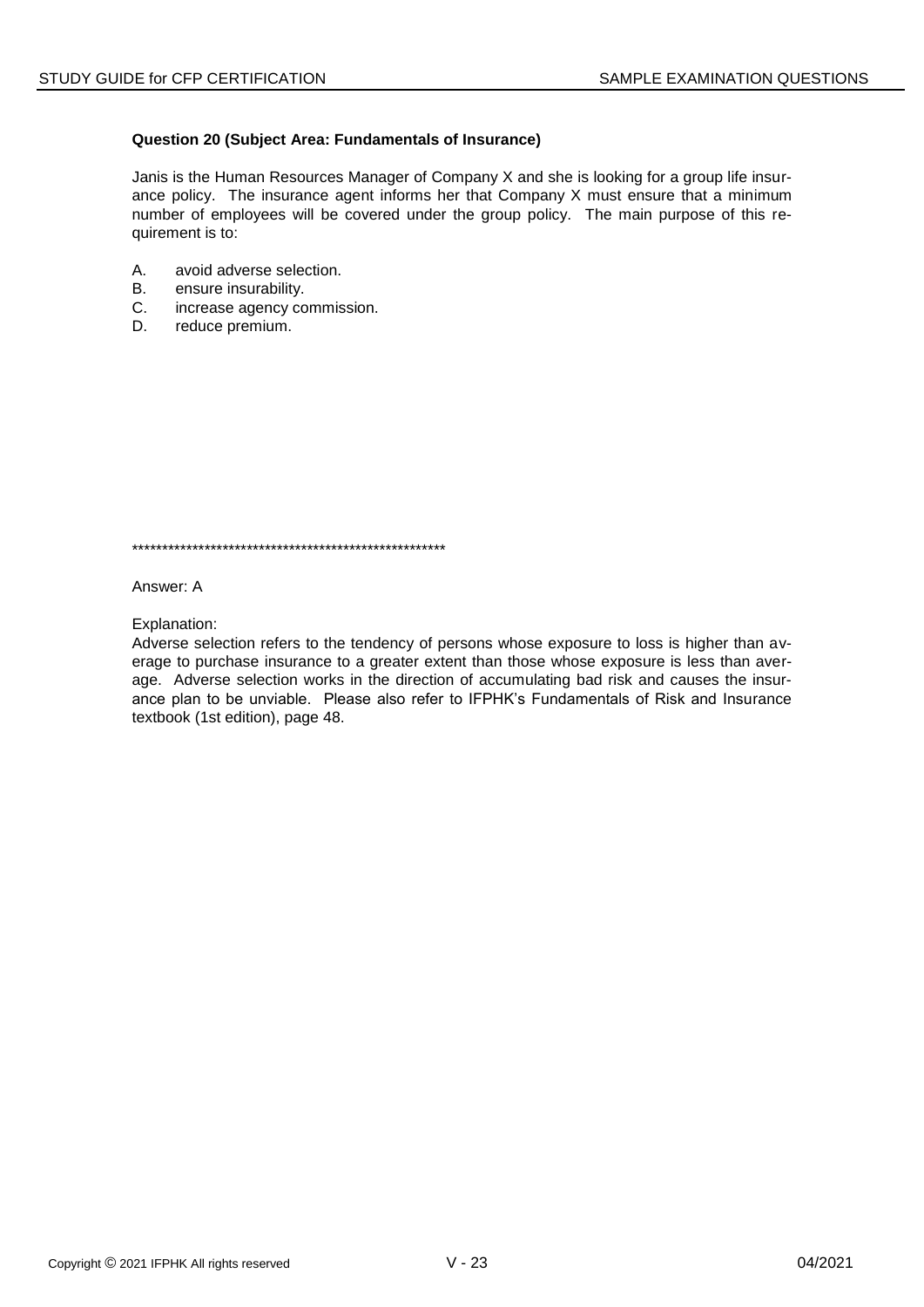# Question 21 (Subject Area: Fundamentals of Insurance)

Bill submitted his proposal for a whole life insurance policy with a sum insured of \$1,000,000 and paid the first premium of \$2,000. He has passed the medical check-up, and the underwriting process was duly completed. If Bill dies before the policy was issued, how much will his beneficiary recover under the policy?

- A. \$0
- \$2,000 **B.**
- $C_{1}$ \$998,000
- D. \$1,000,000

Answer: D

Explanation:

The beneficiary could get the sum insured as the life insurance contract is a valid contract, although the actual policy document has not yet been issued. Please also refer to IFPHK's Fundamentals of Risk and Insurance textbook (1st edition), pages 150-152.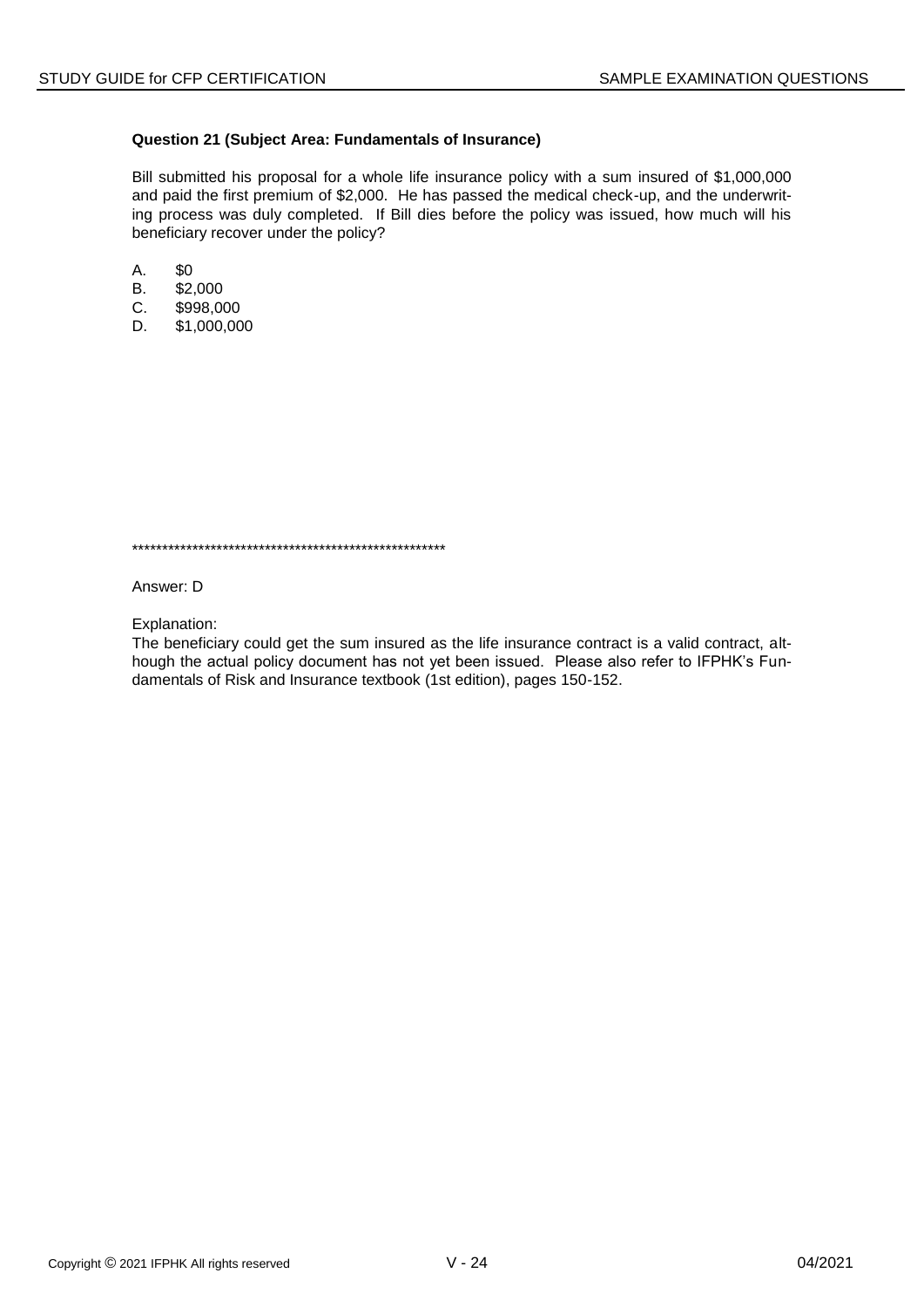# Question 22 (Subject Area: Fundamentals of Insurance)

Which of the following is/are the effects of the principle of indemnity in insurance?

- $\mathbf{L}$ It prevents the insured from profiting from insurance.
- $II.$ It reduces physical hazard.
- It reduces moral hazard.  $III.$
- A. I only
- **B.** III only
- $C_{1}$ I & III only
- D.  $I, II & III$

Answer: C

Explanation:

I & III are correct. The principle of indemnity maintains that the insured should not profit from insurance. The principle of indemnity cannot reduce physical hazard. Please also refer to IFPHK's Fundamentals of Risk and Insurance textbook (1st edition), page 5 and page 153.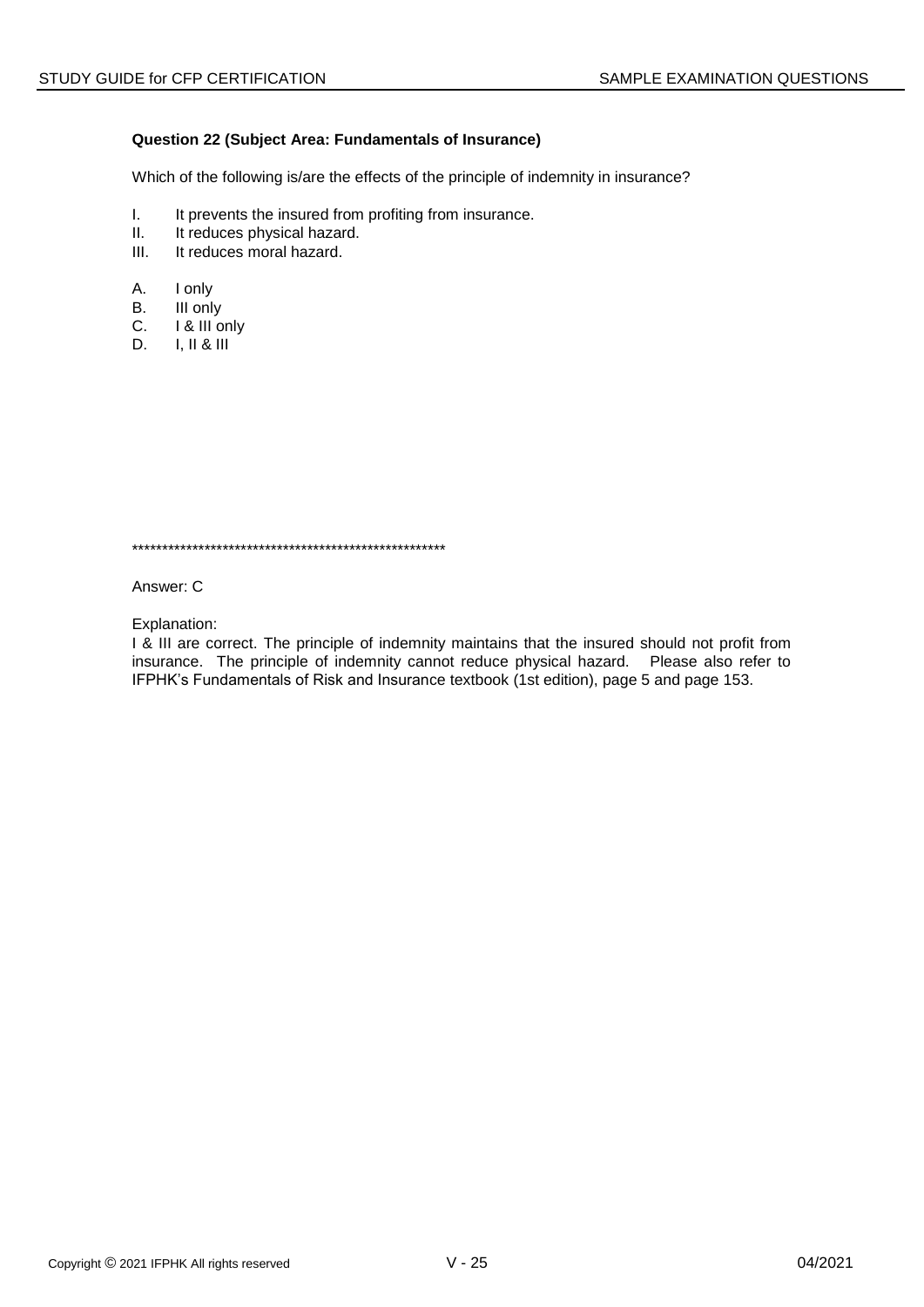# **Question 23 (Subject Area: Fundamentals of Insurance)**

Ronald purchased his life insurance policy 5 years ago and committed suicide last month. When the insurance company processed the claim, it was found that Ronald had not fully disclosed information about his health condition in the life insurance proposal form. In the circumstances, the insurance company \_\_\_\_\_\_\_\_\_\_\_\_\_\_\_\_\_\_\_\_\_ payment under the policy by reason of the dause.

- A. can reject; entire contract
- B. can reject; suicide
- C. cannot reject; incontestable
- D. cannot reject; ownership

\*\*\*\*\*\*\*\*\*\*\*\*\*\*\*\*\*\*\*\*\*\*\*\*\*\*\*\*\*\*\*\*\*\*\*\*\*\*\*\*\*\*\*\*\*\*\*\*\*\*\*\*

Answer: C

Explanation:

In accordance with the incontestable clause, the validity of the insurance contract cannot be questioned for any reason whatsoever after it has, during the lifetime of the insured, been in force for some time, typically 2 years. Please also refer to IFPHK's Fundamentals of Risk and Insurance textbook (1st edition), pages 226 -231.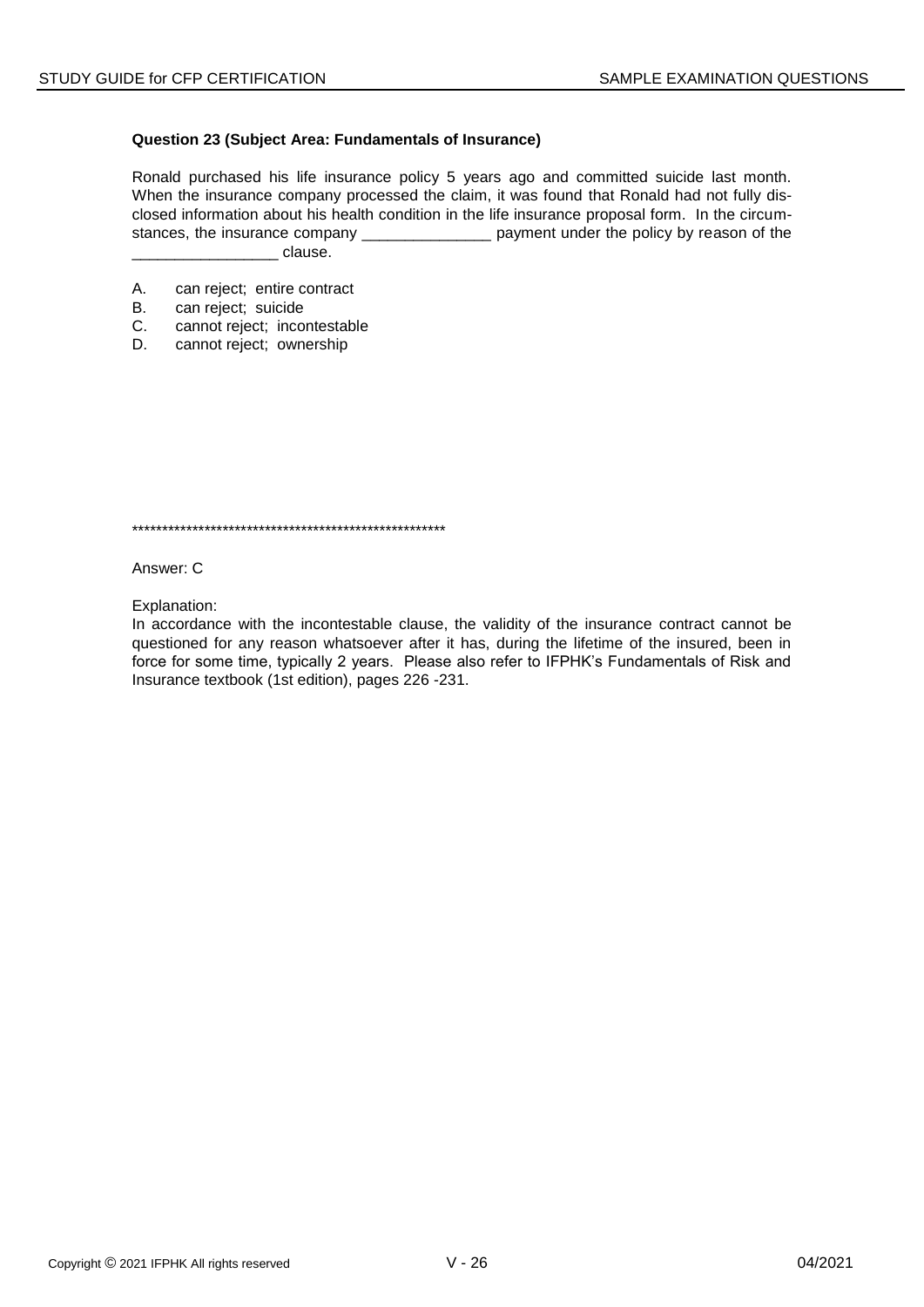# Question 24 (Subject Area: Fundamentals of Insurance)

Which of the following statements with respect to a disability income benefit rider in a life insurance policy are CORRECT?

- $\mathbf{L}$ Income benefits will be provided during the insured's disability.
- $II.$ Death benefits will be reduced if income benefits are provided to the insured.
- $III.$ A waiting period normally applies before income benefits are provided to the insured.
- А. I & II only
- В. I & III only
- $C_{1}$ II & III only
- D.  $I, II & II$

Answer: B

Explanation:

Only I & III are correct. There will be no deduction of the death benefits if the insured receives income benefits during the period of disability. Please also refer to IFPHK's Fundamentals of Risk and Insurance textbook (1st edition), pages 247-248.